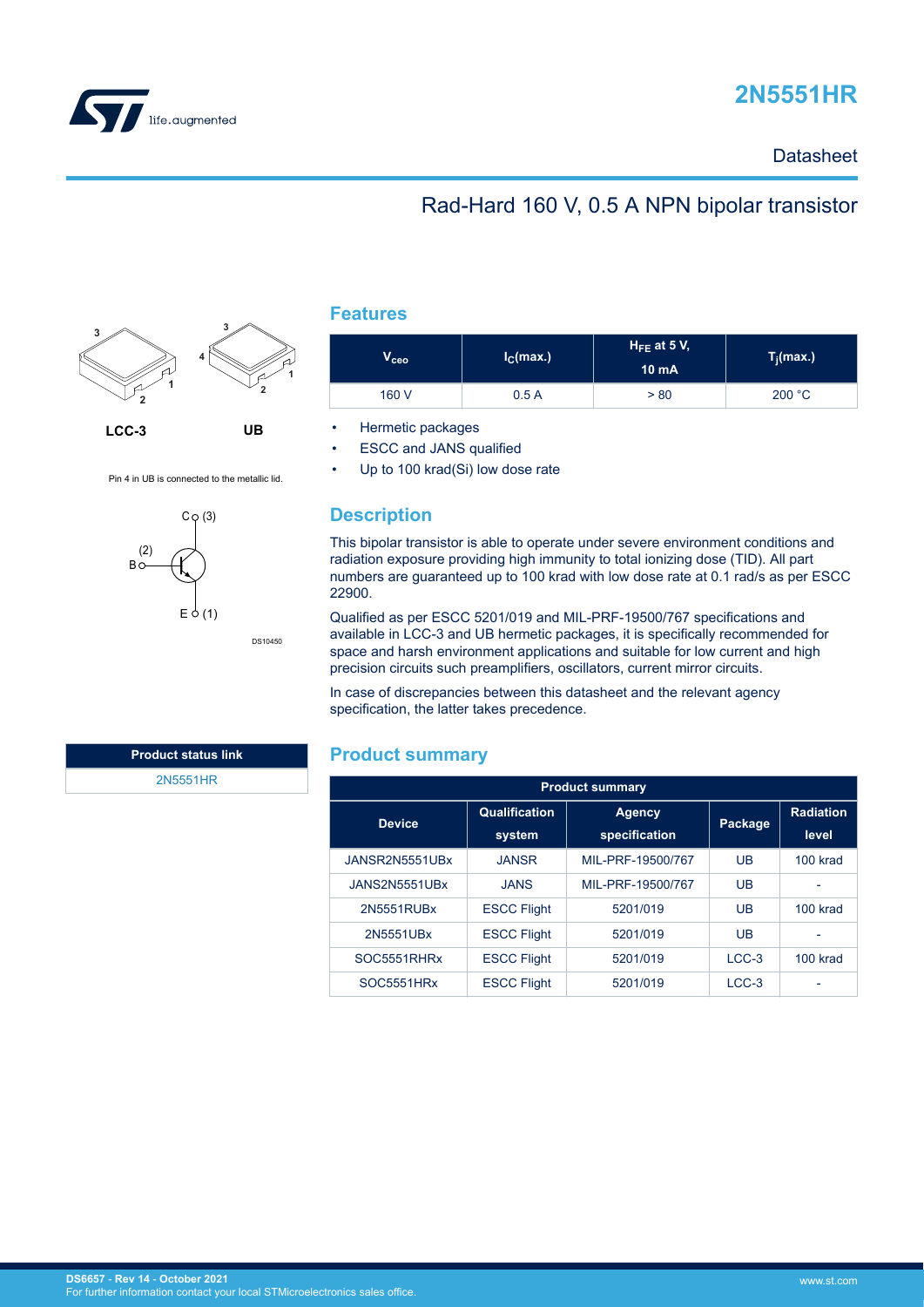# **1 Electrical ratings**

<span id="page-1-0"></span>ST

| <b>Symbol</b>    | <b>Parameter</b>                                                | <b>Value</b>                   | <b>Unit</b> |              |
|------------------|-----------------------------------------------------------------|--------------------------------|-------------|--------------|
| V <sub>CBO</sub> | Collector-base voltage ( $I_F = 0$ )                            |                                | 180         | V            |
| V <sub>CEO</sub> | Collector-emitter voltage ( $IB = 0$ )                          |                                | 160         | $\vee$       |
| <b>VEBO</b>      | Emitter-base voltage ( $I_C = 0$ )                              | 6                              | $\vee$      |              |
| $I_{\rm C}$      | Collector current                                               | 0.5                            | A           |              |
|                  | Total dissipation at $T_{amb} \leq 25$ °C                       | LCC-3 and UB for ESCC and JANS | 0.36        | W            |
| P <sub>TOT</sub> |                                                                 | LCC-3 and $UB(1)$              | 0.58        |              |
|                  | Total dissipation at $T_{SP(IS)} = 25 °C$<br><b>UB for JANS</b> |                                | 1           | W            |
| T <sub>STG</sub> | Storage temperature range                                       |                                |             | $^{\circ}C$  |
| $T_{\rm J}$      | Max. operating junction temperature                             |                                |             | $^{\circ}$ C |

#### **Table 1. Absolute maximum ratings**

*1. When mounted on a 15 x 15 x 0.6 mm ceramic substrate.*

#### **Table 2. Thermal data for SMD package**

|                 |                                                                       | $LCC-3$         |               |
|-----------------|-----------------------------------------------------------------------|-----------------|---------------|
| <b>Symbol</b>   | <b>Parameter</b>                                                      | and UB<br>Value | <b>Unit</b>   |
| $R_{thJSP(IS)}$ | Thermal resistance junction-solder pad (infinite sink) (max) for JANS | 85              | $\degree$ C/W |
|                 | Thermal resistance junction-ambient (max) for JANS                    | 280             |               |
| <b>RthJA</b>    | Thermal resistance junction-ambient (max) for ESCC                    | 486             | $\degree$ C/W |
|                 | Thermal resistance junction-ambient <sup>(1)</sup>                    | 302             |               |

*1. When mounted on a 15 x 15 x 0.6 mm ceramic substrate.*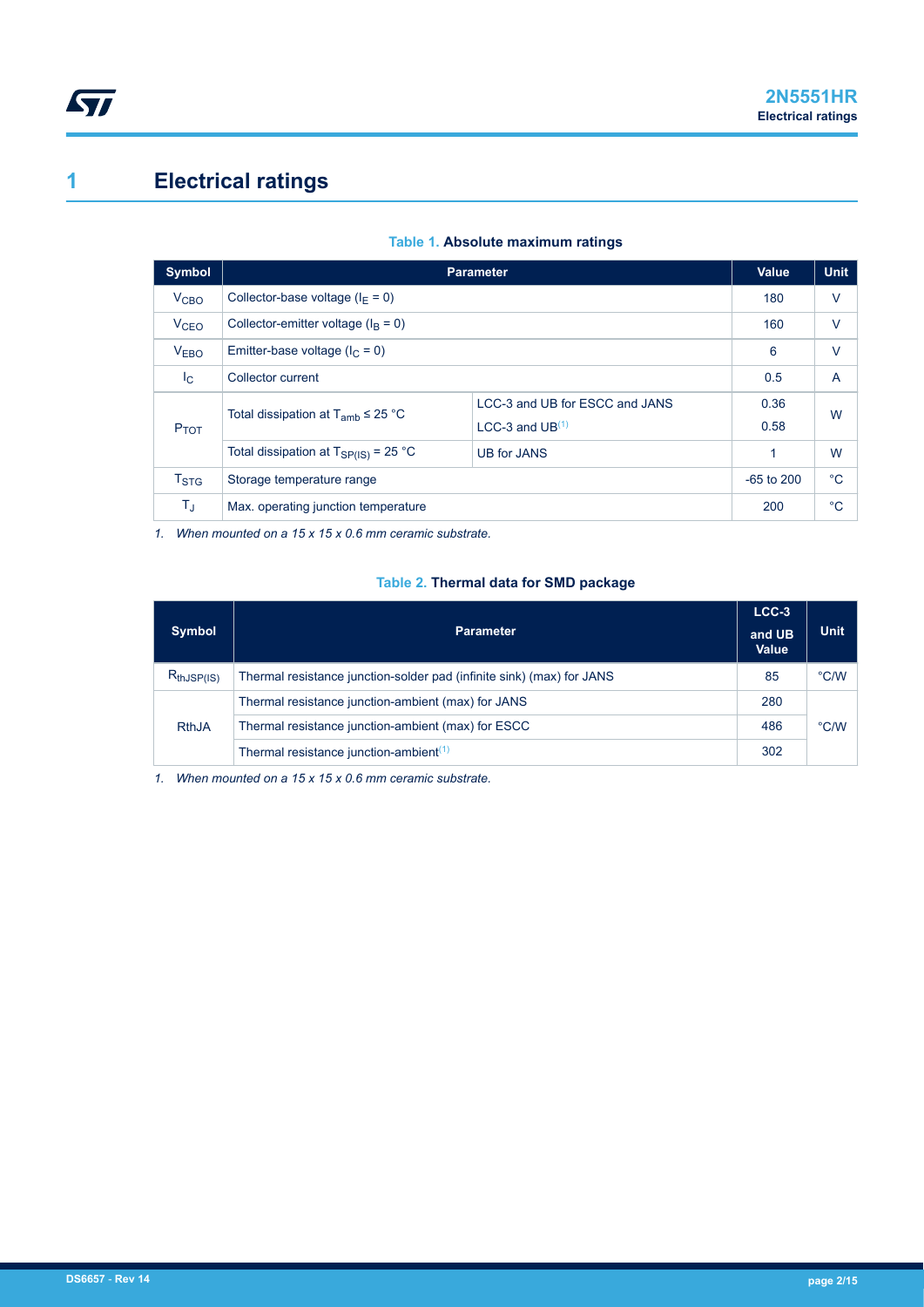## **2 Electrical characteristics**

| <b>Symbol</b>                | <b>Parameter</b>                                   | <b>Test conditions</b>                                          | Min.         | Max.         | <b>Unit</b> |  |
|------------------------------|----------------------------------------------------|-----------------------------------------------------------------|--------------|--------------|-------------|--|
|                              | Collector-base cut-off current ( $I_E = 0$ )       | $V_{CB} = 120 V$                                                |              | 50           | nA          |  |
| I <sub>CBO</sub>             |                                                    | $V_{CB}$ = 120 V, T <sub>amb</sub> = 150 °C                     |              | 50           | μA          |  |
| I <sub>CEO</sub>             | Collector-emitter cut-off current ( $I_B = 0$ )    | $V_{CE} = 100 V$                                                |              | 50           | nA          |  |
| <b>EBO</b>                   | Emitter-base cut-off current ( $I_C = 0$ )         | $V_{EB} = 4 V$                                                  |              | 50           | nA          |  |
| $V_{(BR)CBO}$                | Collector-base breakdown voltage<br>$(I_F = 0)$    | $I_C = 100 \mu A$                                               | 180          |              | V           |  |
| $V_{(BR)CEO}$ <sup>(1)</sup> | Collector-emitter breakdown voltage<br>$(I_B = 0)$ | $IC = 1 mA$                                                     | 160          |              | V           |  |
| $V_{(BR)EBO}$                | Emitter-base breakdown voltage<br>$(I_C = 0)$      | $IE = 10 \mu A$                                                 | 6            |              | V           |  |
|                              |                                                    | $I_C$ = 10 mA, $I_B$ = 1 mA                                     |              | 0.15         | V           |  |
| $V_{CE(sat)}$ <sup>(1)</sup> | Collector-emitter saturation voltage               | $I_C = 50$ mA, $I_B = 5$ mA                                     |              | 0.2          |             |  |
|                              |                                                    | $I_C = 10$ mA, $I_B = 1$ mA                                     |              | 1            | V           |  |
| $V_{BE(sat)}$ <sup>(1)</sup> | Base-emitter saturation voltage                    | $I_C$ = 50 mA, $I_B$ = 5 mA                                     |              | $\mathbf{1}$ |             |  |
|                              |                                                    | $I_C = 1$ mA, $V_{CE} = 5$ V                                    | 80           |              |             |  |
| $h_{FE}$ <sup>(1)</sup>      | DC current gain                                    | $I_C$ = 10 mA, $V_{CE}$ = 5 V                                   | 80           | 250          |             |  |
|                              |                                                    | $I_C = 50$ mA, $V_{CE} = 5$ V                                   | 30           |              |             |  |
|                              |                                                    | $I_C$ = 10 mA, T <sub>amb</sub> = -55 °C, V <sub>CE</sub> = 5 V | 20           |              |             |  |
|                              |                                                    | For ESCC:                                                       |              |              |             |  |
|                              |                                                    | $V_{CE}$ = 10 V, I <sub>C</sub> = 10 mA, f > 100 MHz            | $\mathbf{1}$ |              |             |  |
| $h_{fe}$                     | Small signal current gain                          | $V_{CE}$ = 10 V, I <sub>C</sub> = 1 mA, f = 1 kHz               | 50           | 200          |             |  |
|                              |                                                    | For JANS:                                                       |              |              |             |  |
|                              |                                                    | $I_C$ = 10 mA, f = 20 MHz, $V_{CE}$ = 10 V                      | 2.5          |              |             |  |
| C <sub>OBO</sub>             | Output capacitance, $(I_E = 0)$                    | $f = 1$ MHz, $V_{CB} = 10$ V                                    |              | 6            | pF          |  |
|                              |                                                    | For ESCC:                                                       |              |              |             |  |
| $C_{EBO}$                    | Emitter-base, $(lC=0)$                             | $f = 1$ MHz, $V_{EB} = 0.5$ V                                   |              | 20           | pF          |  |
|                              |                                                    | For JANS:                                                       |              |              |             |  |
|                              |                                                    | $f = 1$ MHz, $V_{EB} = 0.5$ V                                   |              | 45           |             |  |

### **Table 3. Electrical characteristics (Tamb = 25 °C unless otherwise specified)**

*1. Pulsed duration = 300 µs, duty cycle ≤ 1.5%*

<span id="page-2-0"></span> $\sqrt{2}$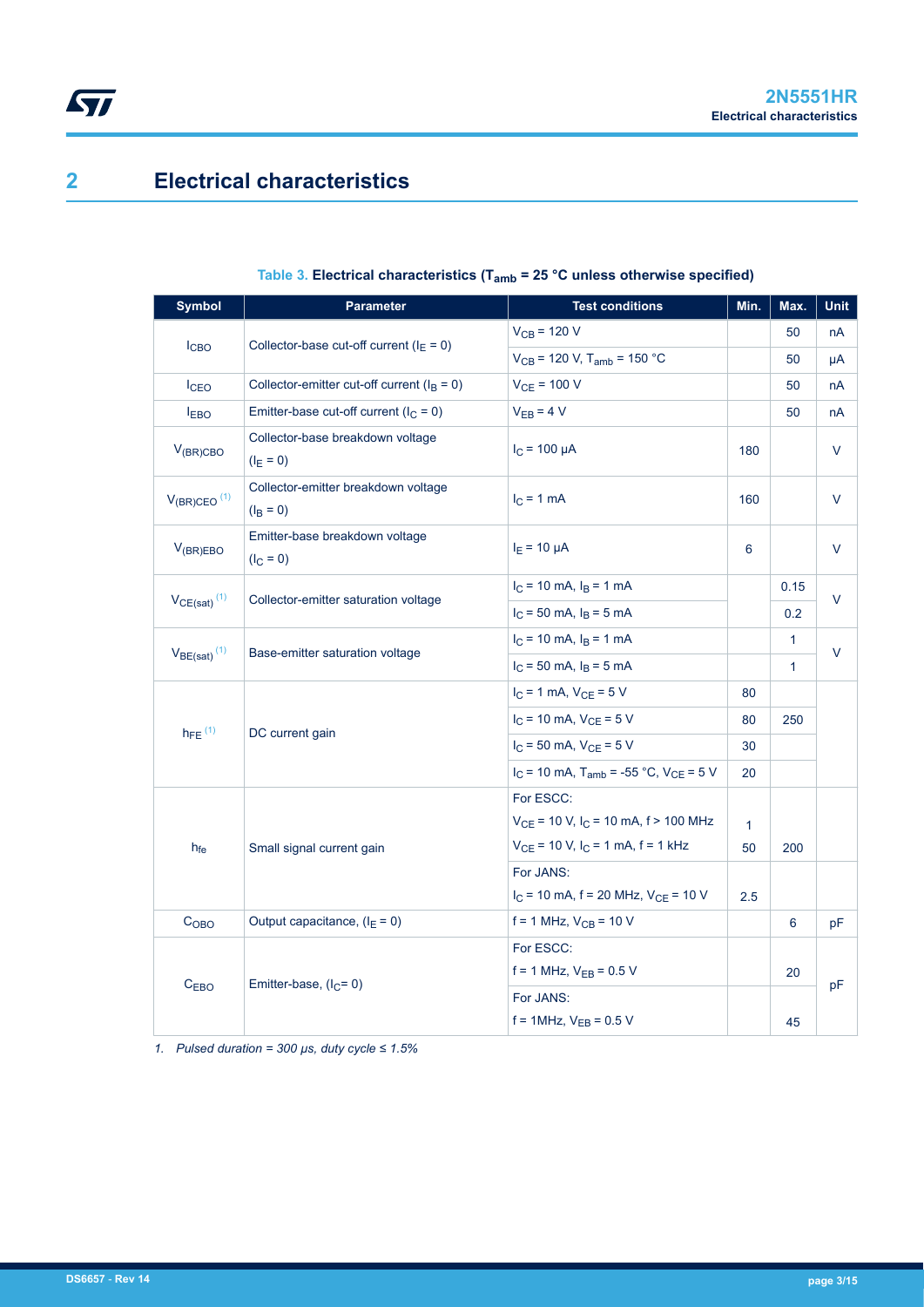## **2.1 Electrical characteristics (curves)**

<span id="page-3-0"></span>ST



#### **Figure 3. VBE(sat) at hFE =10**

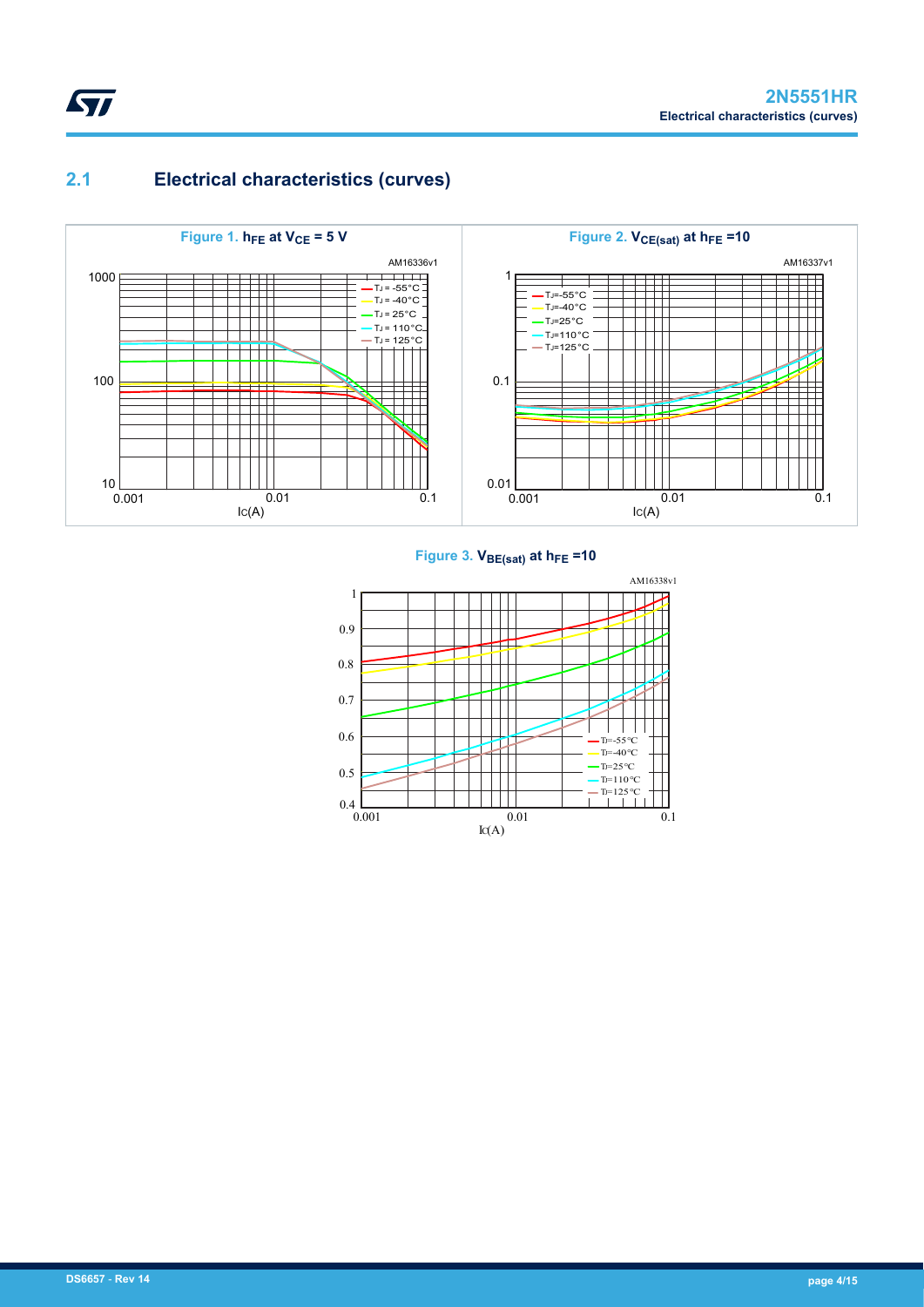## **3 Radiation hardness assurance**

### **3.1 JANS radiation assurance**

<span id="page-4-0"></span>**ST** 

JANSR2N5551 is guaranteed at 100 krad in compliance with the MIL-PRF-19500, Group D between 50 and 300 rad/s with an additional guarantee at 0.1 rad/s as per ESCC 22900. Radiation verification test report is provided with each shipment.

| Table 4. MIL-PRF-19500 post radiation electrical characteristics ( $T_{amb}$ = 25 °C unless otherwise specified) |  |
|------------------------------------------------------------------------------------------------------------------|--|
|------------------------------------------------------------------------------------------------------------------|--|

| <b>Symbol</b>       | <b>Parameter</b>                     | <b>Test conditions</b>        | Min.         | <b>Max</b> | <b>Unit</b> |
|---------------------|--------------------------------------|-------------------------------|--------------|------------|-------------|
| I <sub>CBO</sub>    | Collector to base cutoff current     | $V_{CB}$ = 120 V              |              | 100        | nA          |
| I <sub>EBO</sub>    | Emitter to base cutoff current       | $V_{FR} = 4 V$                |              | 100        | nA          |
| $V_{(BR)CEO}^{(1)}$ | Collector-emitter breakdown voltage  | $I_C = 1$ mA                  | 160          |            | V           |
| $V_{(BR)BCO}$       | Base-collector breakdown voltage     | $I_C = 100 \mu A$             | 180          |            | V           |
| $V_{(BR)EBO}$       | Emitter-base breakdown voltage       | $I_{FR}$ = 10 $\mu$ A         | 6            |            | $\vee$      |
|                     |                                      | $I_C = 10$ mA, $I_B = 1$ mA   |              | 0.1725     | $\vee$      |
| $V_{CE(sat)}$       | Collector-emitter saturation voltage | $I_C$ = 50 mA, $I_R$ = 5 mA   |              | 0.23       |             |
|                     |                                      | $I_C = 10$ mA, $I_B = 1$ mA   | 0.6          | 1.15       | $\vee$      |
| $V_{BE(sat)}$       | Base-emitter saturation voltage      | $I_C$ = 50 mA, $I_R$ = 5 mA   |              | 1.15       |             |
|                     |                                      | $I_C = 1$ mA, $V_{CF} = 5$ V  | $[40]^{(2)}$ |            |             |
| $[h_{FE}]$          | Post irradiation gain calculation    | $I_C$ = 10 mA, $V_{CF}$ = 5 V | $[40]^{(2)}$ | 250        |             |
|                     |                                      | $I_C = 50$ mA, $V_{CF} = 5$ V | $[15]^{(2)}$ |            |             |

*1. Pulsed duration = 300 μs, duty cycle ≥ 2 %*

*2. See method 1019 of MIL-STD-750 for how to determine [hFE] by first calculating the delta (1/hFE) from the pre- and Post-radiation hFE. Notice the [hFE] is not the same as hFE and cannot be measured directly. The [hFE] value can never exceed the pre-radiation minimum hFE that it is based upon.*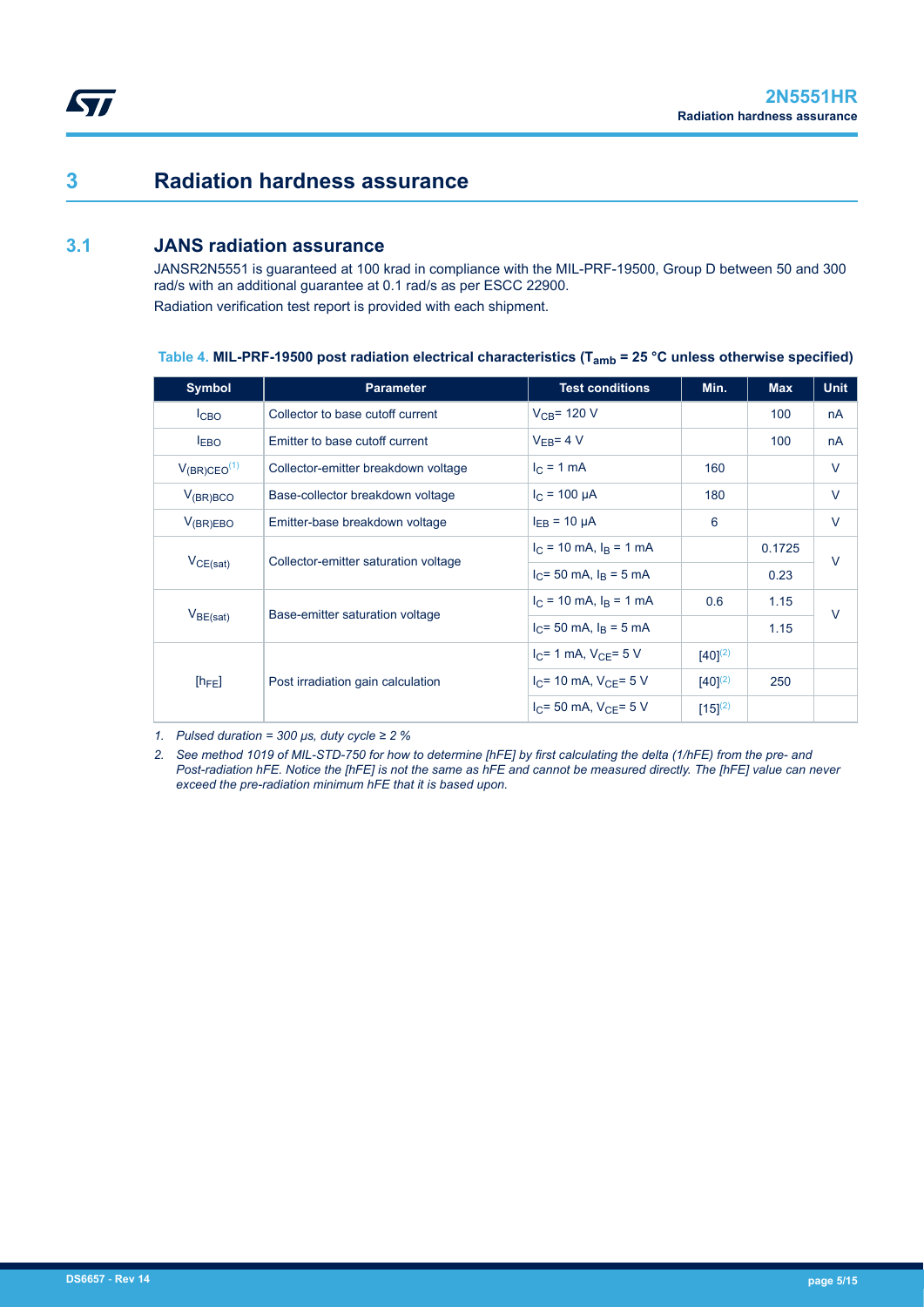### <span id="page-5-0"></span>**3.2 ESCC radiation assurance**

This products is guaranteed in radiation as per ESCC 22900 and in compliance with ESCC 5201/019 specification.

Each lot is tested in radiation according to the following procedure:

- Radiation condition of 0.1 rad (Si)/s.
- Test of 11 samples by wafer, 5 biased at 80% of V(BR)CEO, 5 unbiased and for reference.
- Acceptance criteria of each wafer at 100 krad if all 10 samples comply with the post radiation electrical characteristics as per Table 5.
- Radiation verification test (RVT) report is delivered with the lot manufactured with the wafer of the tested samples.

RVT includes the value of each parameter at 30, 50, 70 and 100 krad (Si), post annealing at 24 hour / 25 °C and post annealing at 168 hours / 100°C.

| <b>Symbol</b>       | <b>Parameter</b>                                 | <b>Test conditions</b>        | Min.   | <b>Max</b> | <b>Unit</b> |  |
|---------------------|--------------------------------------------------|-------------------------------|--------|------------|-------------|--|
| I <sub>CBO</sub>    | Collector cut-off current ( $I_F = 0$ )          | $V_{CB}$ = 120 V              |        | 50         | nA          |  |
| $I_{CEO}$           | Collector-emitter cut-off current ( $IB = 0$ )   | $V_{CE}$ = 100 V              |        | 50         | nA          |  |
| <b>EBO</b>          | Emitter cut-off current ( $IC = 0$ )             | $V_{FB} = 4 V$                |        | 50         | nA          |  |
| $V_{(BR)CBO}$       | Collector-base breakdown voltage ( $I_F$ = 0)    | $I_C$ = 100 µA                | 180    |            | V           |  |
| $V_{(BR)CEO}^{(1)}$ | Collector-emitter breakdown voltage ( $IB = 0$ ) | $I_C = 1$ mA                  | 160    |            | V           |  |
| $V_{(BR)EBO}$       | Emitter-base breakdown voltage ( $lC = 0$ )      | $I_F = 10 \mu A$              | 6      |            | V           |  |
|                     |                                                  | $I_C = 10$ mA, $I_B = 1$ mA   |        | 0.15       | $\vee$      |  |
| $V_{CE(sat)}^{(1)}$ | Collector-emitter saturation voltage             | $I_C$ = 50 mA, $I_B$ = 5 mA   |        | 0.2        |             |  |
| $V_{BE(sat)}(1)$    |                                                  | $I_C = 10$ mA, $I_R = 1$ mA   |        | 1          | $\vee$      |  |
|                     | Base-emitter saturation voltage                  | $I_C$ = 50 mA, $I_B$ = 5 mA   |        | 1          |             |  |
|                     |                                                  | $I_{C}$ = 1 mA, $V_{C}$ = 5 V | $[40]$ |            |             |  |
| $[h_{FE}]^{(1)}$    | Post irradiation gain calculation $(2)$          | $I_C$ = 10 mA, $V_{C}$ = 5 V  | [40]   | 250        |             |  |
|                     |                                                  | $I_C = 50$ mA, $V_{CF} = 5$ V | $[15]$ |            |             |  |

#### **Table 5. ESCC 5201/019 post radiation electrical characteristics (Tamb = 25 °C unless otherwise specified)**

*1. Pulsed duration = 300 μs, duty cycle ≥ 2 %*

*2. The post-irradiation gain calculation of [hFE], made using hFE measurements from prior to and on completion of irradiation testing and after each annealing step if any, shall be as specified in MILSTD-750 method 1019.*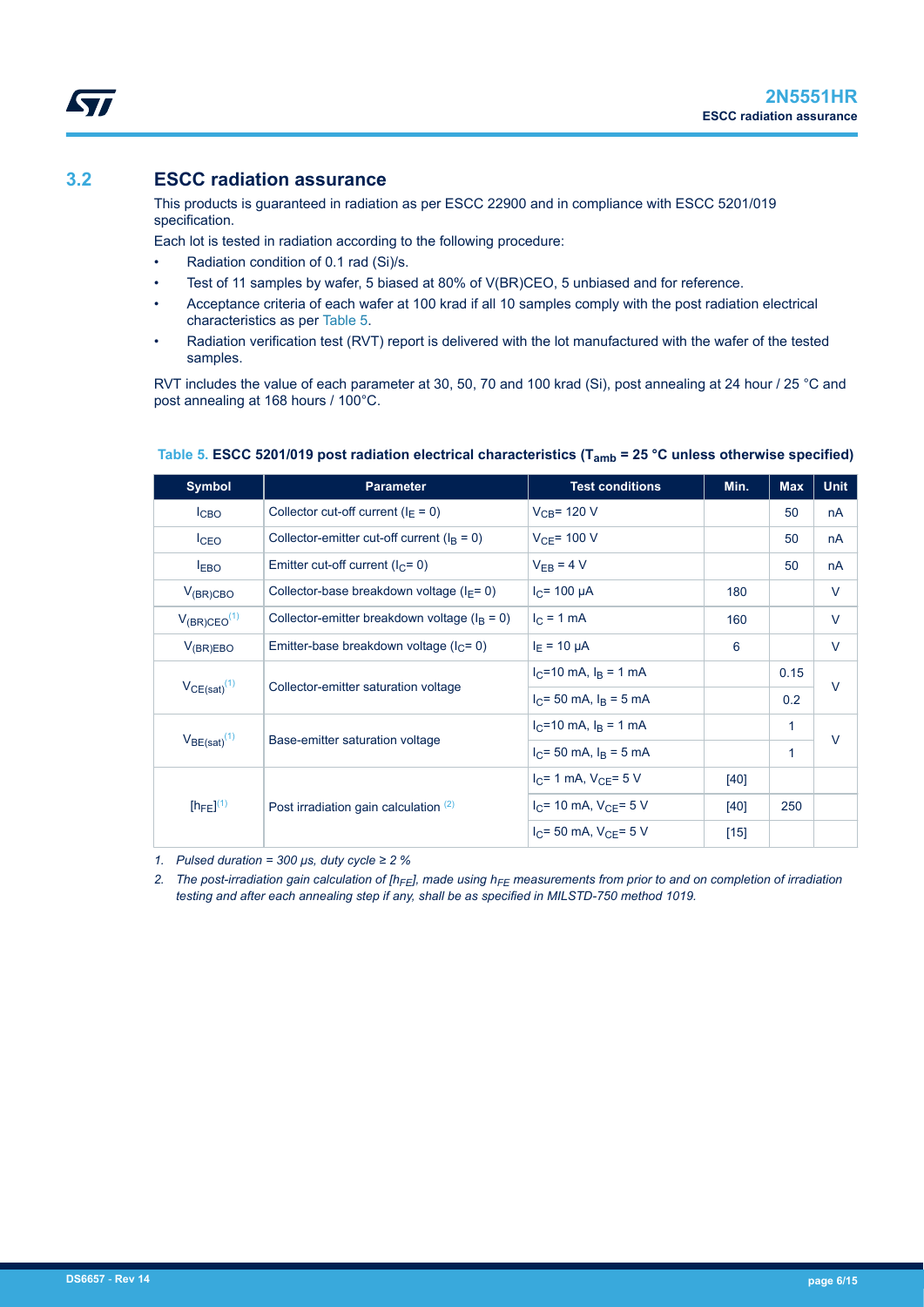## <span id="page-6-0"></span>**4 Package information**

In order to meet environmental requirements, ST offers these devices in different grades of [ECOPACK](https://www.st.com/ecopack) packages, depending on their level of environmental compliance. ECOPACK specifications, grade definitions and product status are available at: [www.st.com.](http://www.st.com) ECOPACK is an ST trademark.

**Figure 4. UB package outline**

### **4.1 UB package information**







Pad 1: Emitter

Pad 2: Base

Pad 3: Collector

Pad 4: Shielding connected to the lid

8206487 rev.6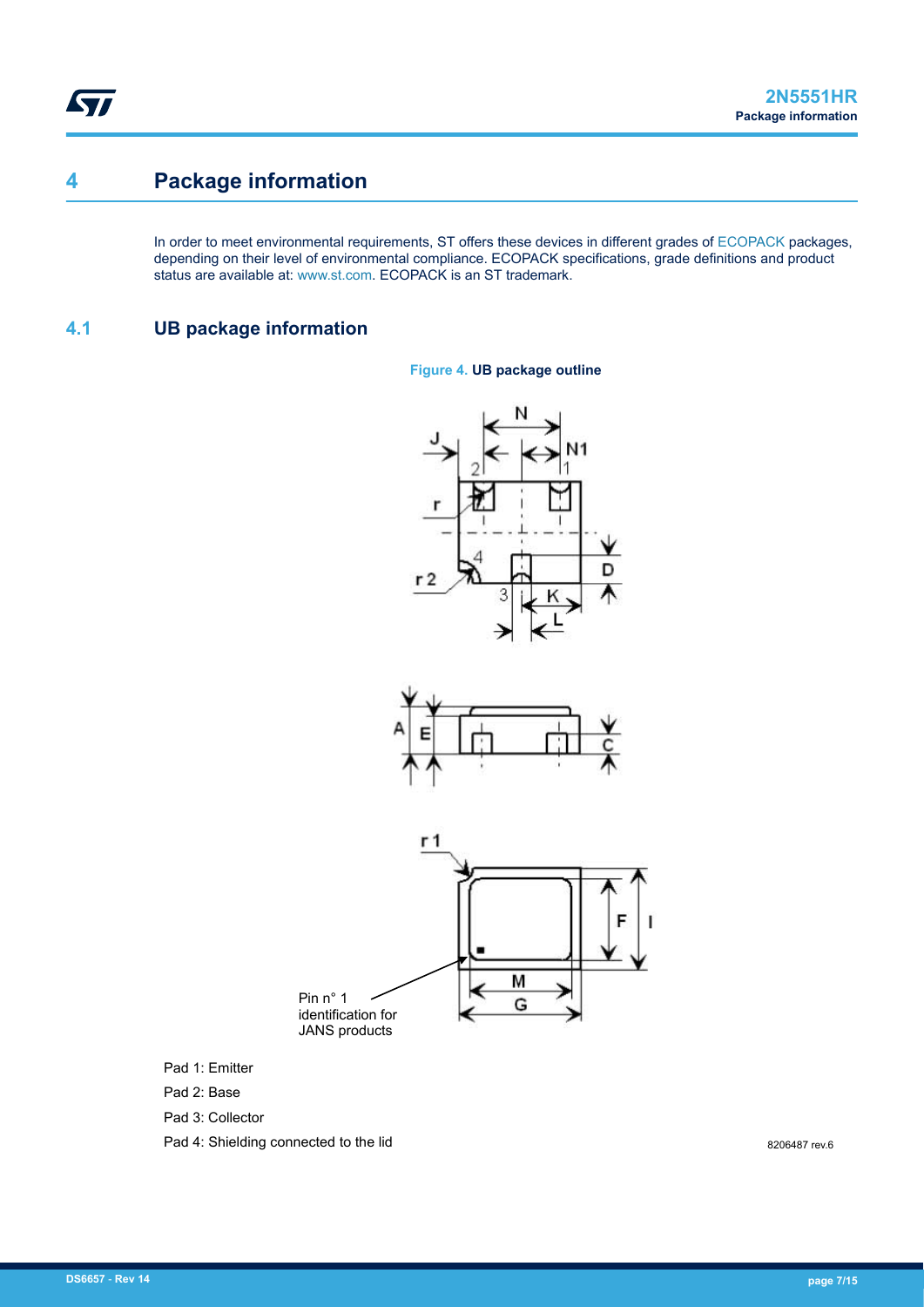| <b>Symbols</b> | Dimensions in mm |      | Dimensions in inches (for reference only) |        |        |        |
|----------------|------------------|------|-------------------------------------------|--------|--------|--------|
|                | Min.             | Typ. | Max.                                      | Min.   | Typ.   | Max.   |
| A              | 1.16             |      | 1.42                                      | 0.045  |        | 0.056  |
| $\mathbf C$    | 0.46             | 0.51 | 0.56                                      | 0.018  | 0.020  | 0.022  |
| D              | 0.56             | 0.76 | 0.96                                      | 0.024  | 0.030  | 0.036  |
| Ε              | 0.92             | 1.02 | 1.12                                      | 0.036  | 0.040  | 0.044  |
| F              | 1.95             | 2.03 | 2.11                                      | 0.077  | 0.080  | 0.083  |
| G              | 2.92             | 3.05 | 3.18                                      | 0.115  | 0.120  | 0.125  |
|                | 2.41             | 2.54 | 2.67                                      | 0.095  | 0.100  | 0.105  |
| J              | 0.42             | 0.57 | 0.72                                      | 0.0165 | 0.0225 | 0.0285 |
| K              | 1.37             | 1.52 | 1.67                                      | 0.054  | 0.060  | 0.066  |
| L              | 0.41             | 0.51 | 0.61                                      | 0.016  | 0.020  | 0.024  |
| M              | 2.46             | 2.54 | 2.62                                      | 0.097  | 0.100  | 0.103  |
| $\mathsf{N}$   | 1.81             | 1.91 | 2.01                                      | 0.071  | 0.075  | 0.079  |
| N <sub>1</sub> | 0.91             | 0.96 | 1.02                                      | 0.036  | 0.038  | 0.040  |
| $\mathsf{r}$   |                  | 0.20 |                                           |        | 0.008  |        |
| r1             |                  | 0.30 |                                           |        | 0.012  |        |
| r2             |                  | 0.56 |                                           |        | 0.022  |        |

#### **Table 6. UB package mechanical data**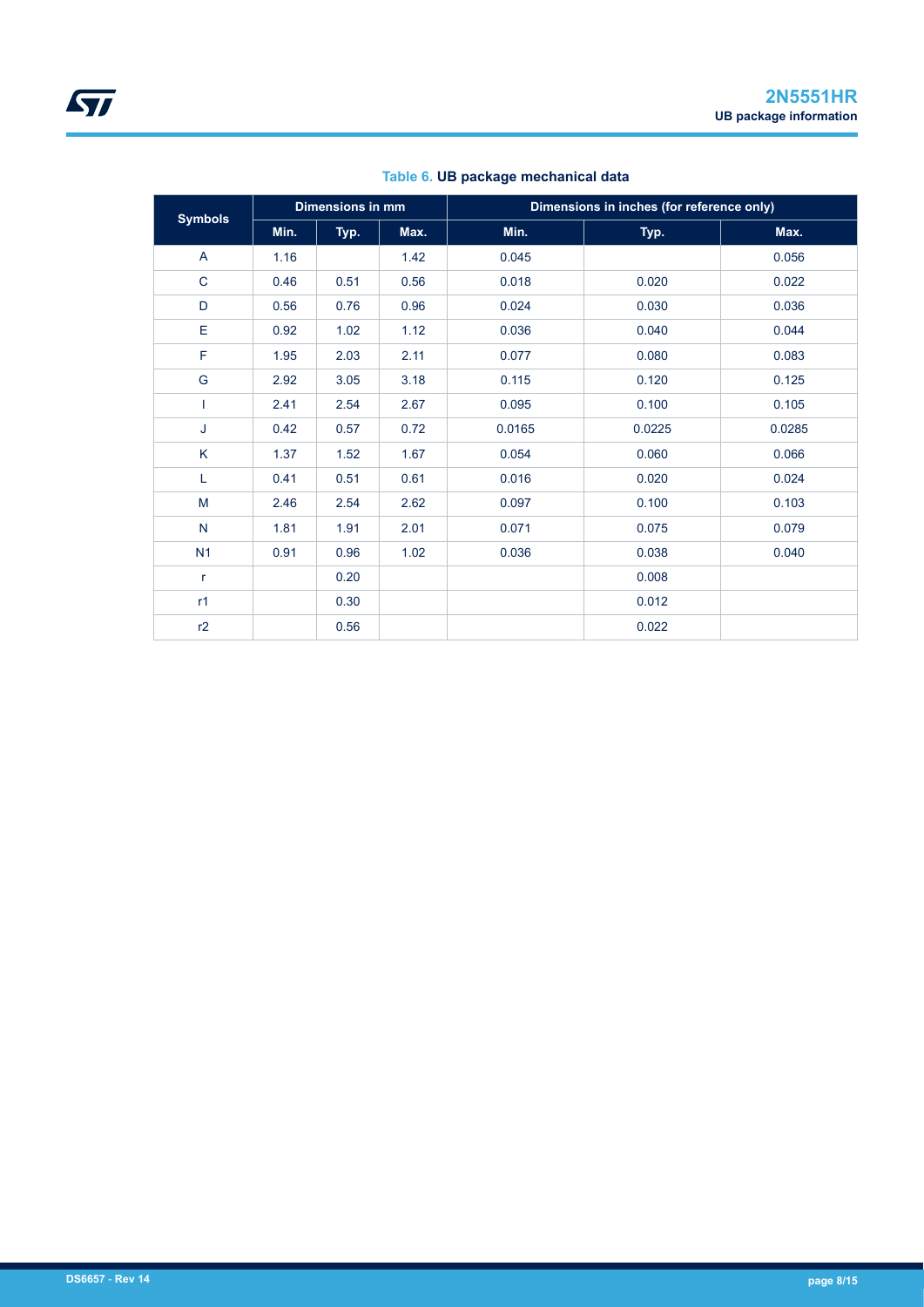## **4.2 LCC-3 package information**

<span id="page-8-0"></span>ST



**Figure 5. LCC-3 package outline**

0041211 rev.14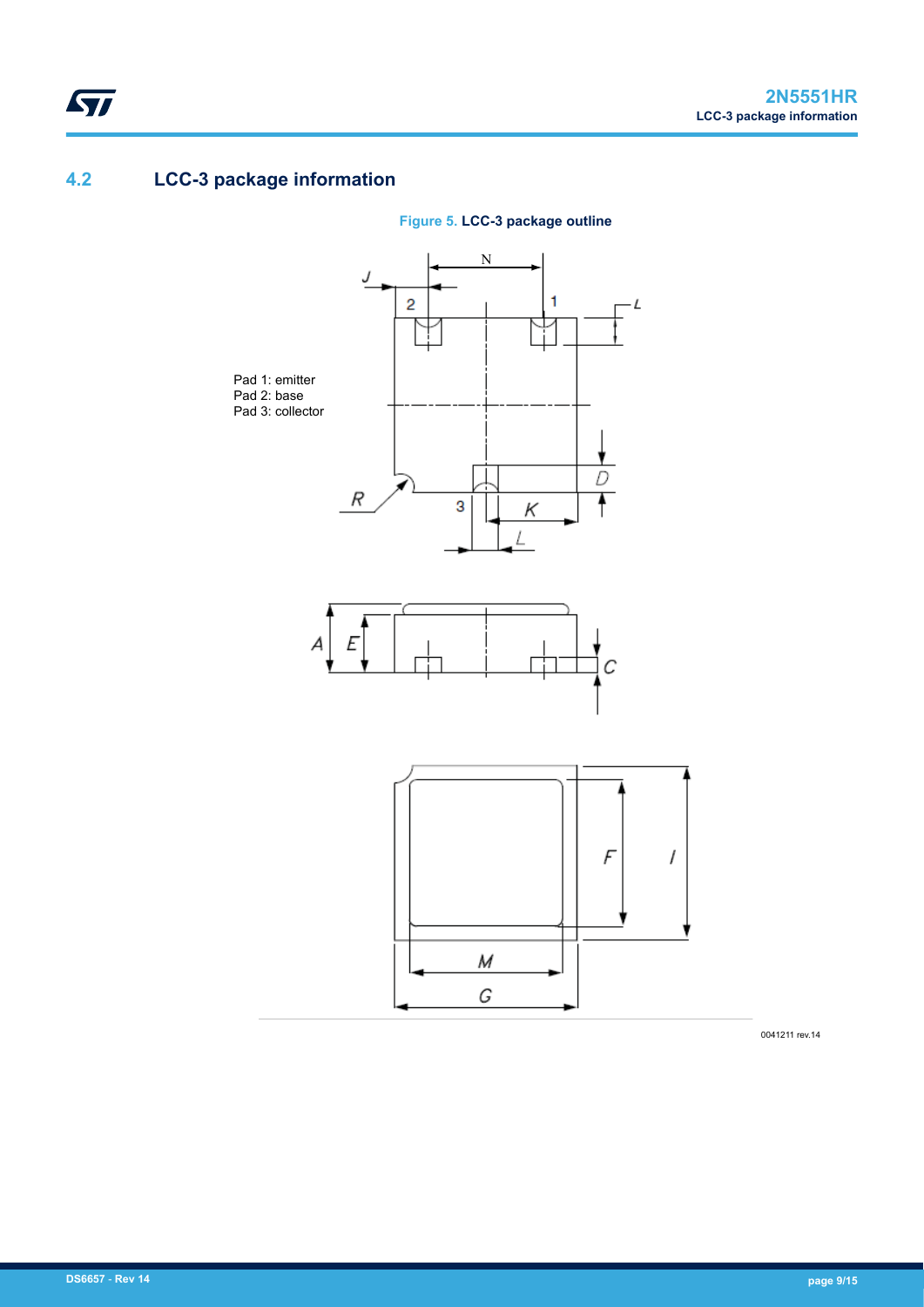|                |      | Dimensions in mm |      |        | Dimensions in inches (for reference only) |        |  |
|----------------|------|------------------|------|--------|-------------------------------------------|--------|--|
| <b>Symbols</b> | Min. | Typ.             | Max. | Min.   | Typ.                                      | Max.   |  |
| A              | 1.16 |                  | 1.42 | 0.046  |                                           | 0.056  |  |
| $\mathsf{C}$   | 0.45 | 0.50             | 0.56 | 0.018  | 0.020                                     | 0.022  |  |
| D              | 0.60 | 0.56             | 0.96 | 0.024  | 0.022                                     | 0.038  |  |
| Е              | 0.91 | 1.01             | 1.12 | 0.036  | 0.040                                     | 0.044  |  |
| F              | 1.95 | 2.03             | 2.11 | 0.077  | 0.080                                     | 0.083  |  |
| G              | 2.92 | 3.05             | 3.17 | 0.115  | 0.120                                     | 0.125  |  |
|                | 2.41 | 2.54             | 2.66 | 0.095  | 0.100                                     | 0.105  |  |
| J              | 0.42 | 0.57             | 0.72 | 0.0165 | 0.0225                                    | 0.0285 |  |
| K              | 1.37 | 1.52             | 1.67 | 0.054  | 0.060                                     | 0.066  |  |
| L              | 0.40 | 0.50             | 0.60 | 0.016  | 0.020                                     | 0.024  |  |
| M              | 2.46 | 2.54             | 2.62 | 0.097  | 0.100                                     | 0.103  |  |
| N              | 1.80 | 1.90             | 2.00 | 0.071  | 0.075                                     | 0.079  |  |
| $\mathsf{R}$   |      | 0.30             |      |        | 0.012                                     |        |  |

**Table 7. LCC-3 package mechanical data**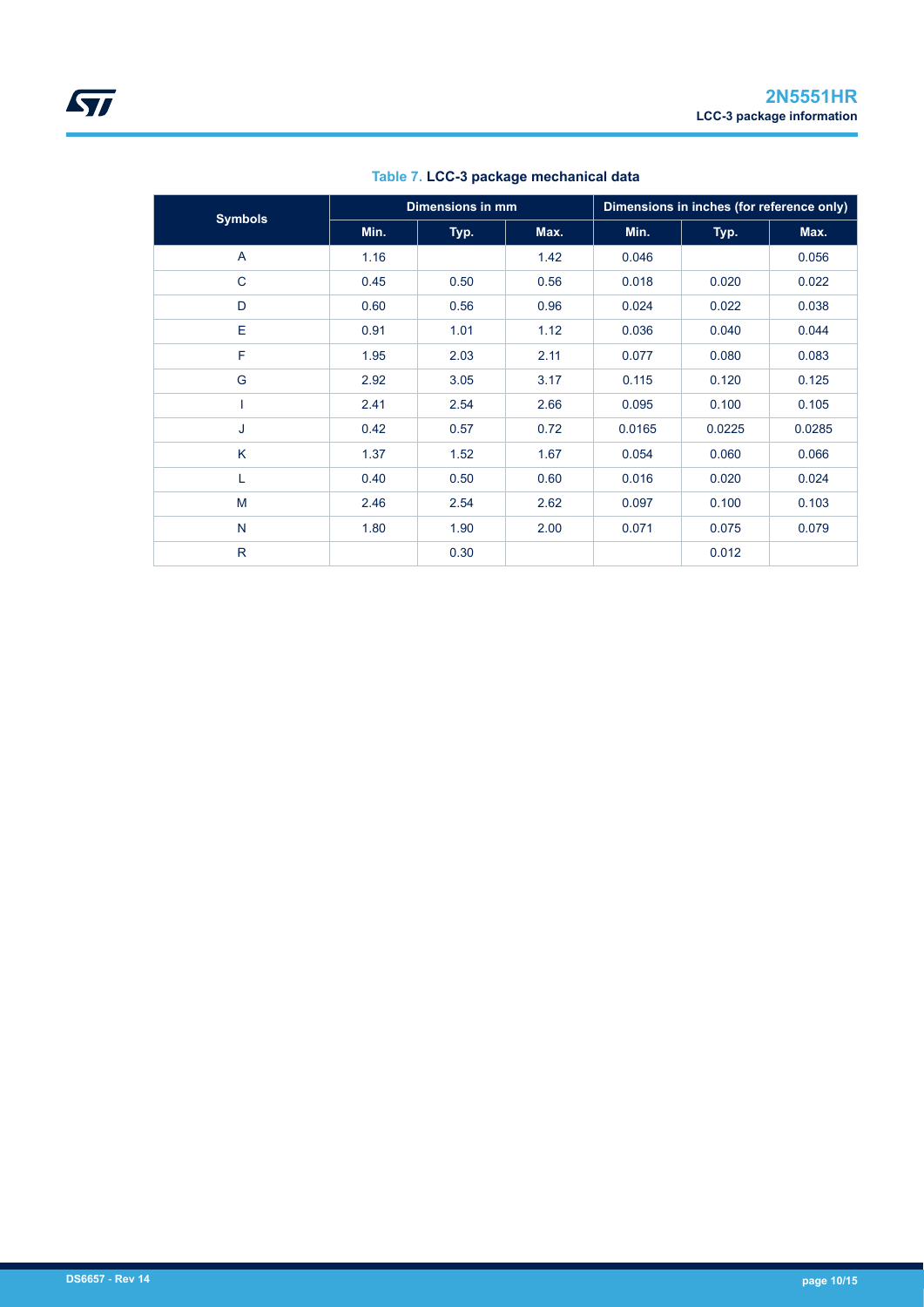|  |  | <b>Table 8. Ordering information</b> |
|--|--|--------------------------------------|
|--|--|--------------------------------------|

<span id="page-10-0"></span>

| Part number       | <b>Agency</b><br>specification | <b>Quality level</b> | Radiation level <sup>(1)</sup> | Package   | <b>Mass</b>      | <b>Lead finish</b> | Marking $(2)$  | <b>Packing</b>    |
|-------------------|--------------------------------|----------------------|--------------------------------|-----------|------------------|--------------------|----------------|-------------------|
| J2N5551UB1        |                                | Engineering          |                                | <b>UB</b> | 0.6 <sub>g</sub> | Gold               | J5551UB1       | WafflePack        |
|                   |                                | model JANS           |                                |           |                  |                    |                |                   |
| 2N5551UB1         |                                | Engineering          |                                |           |                  |                    | 2N55511UB1     |                   |
|                   |                                | model ESCC           |                                |           |                  |                    |                |                   |
| SOC55511          |                                | Engineering          |                                | LCC-3     |                  |                    | SOC55511       |                   |
|                   |                                | model ESCC           |                                |           |                  |                    |                |                   |
| JANSR2N5551UBG    | MIL-PRF-<br>19500/767          | <b>JANSR</b>         | 100 krad                       | <b>UB</b> |                  |                    | <b>JSR5551</b> |                   |
| JANSR2N5551UBT    |                                | <b>JANSR</b>         |                                |           |                  | Solder Dip         | <b>JSR5551</b> |                   |
| JANS2N5551UBG     |                                | <b>JANS</b>          |                                |           |                  | Gold               | <b>JS5551</b>  |                   |
| JANS2N5551UBT     |                                | <b>JANS</b>          |                                |           |                  | Solder Dip         | JS5551         |                   |
| 2N5551RUBG        | 5201/019/08R                   |                      |                                |           |                  | Gold               | 520101908R     |                   |
| 2N5551RUBT        | 5201/019/09R                   |                      | 100 krad                       |           |                  | Solder Dip         | 520101909R     |                   |
| 2N5551UBG         | 5201/019/08                    |                      |                                |           |                  | Gold               | 520101908      |                   |
| 2N5551UBT         | 5201/019/09                    |                      |                                |           |                  | Solder Dip         | 520101909      | <b>WafflePack</b> |
| SOC5551RHRG       | 5201/019/04R                   | <b>ESCC Flight</b>   | 100 krad                       |           |                  | Gold               | 520101904R     |                   |
| SOC5551RHRT       | 5201/019/05R                   |                      |                                | $LCC-3$   |                  | Solder Dip         | 520101905R     |                   |
| SOC5551RHRTW      | 5201/019/05R                   |                      |                                |           |                  |                    | 520101905R     | Tape and reel     |
| SOC5551HRG        | 5201/019/04                    |                      |                                |           |                  | Gold               | 520101904      | WafflePack        |
| SOC5551HRGW       | 5201/019/04                    |                      |                                |           |                  | Gold               | 520101904      | Tape and reel     |
| <b>SOC5551HRT</b> | 5201/019/05                    |                      |                                |           |                  | Solder Dip         | 520101905      | WafflePack        |

*1. High dose rate as per MIL-PRF-19500 specification group D, subgroup 2 inspection. Low dose rate as per ESCC specification 22900.*

*2. Specific marking only. The full marking includes in addition: For the Engineering Models: ST logo, date code; country of origin (FR). For ESCC flight parts: ST logo, date code, country of origin (FR), ESA logo, serial number of the part within the assembly lot.*

Contact ST sales office for information about specific conditions for products in die form.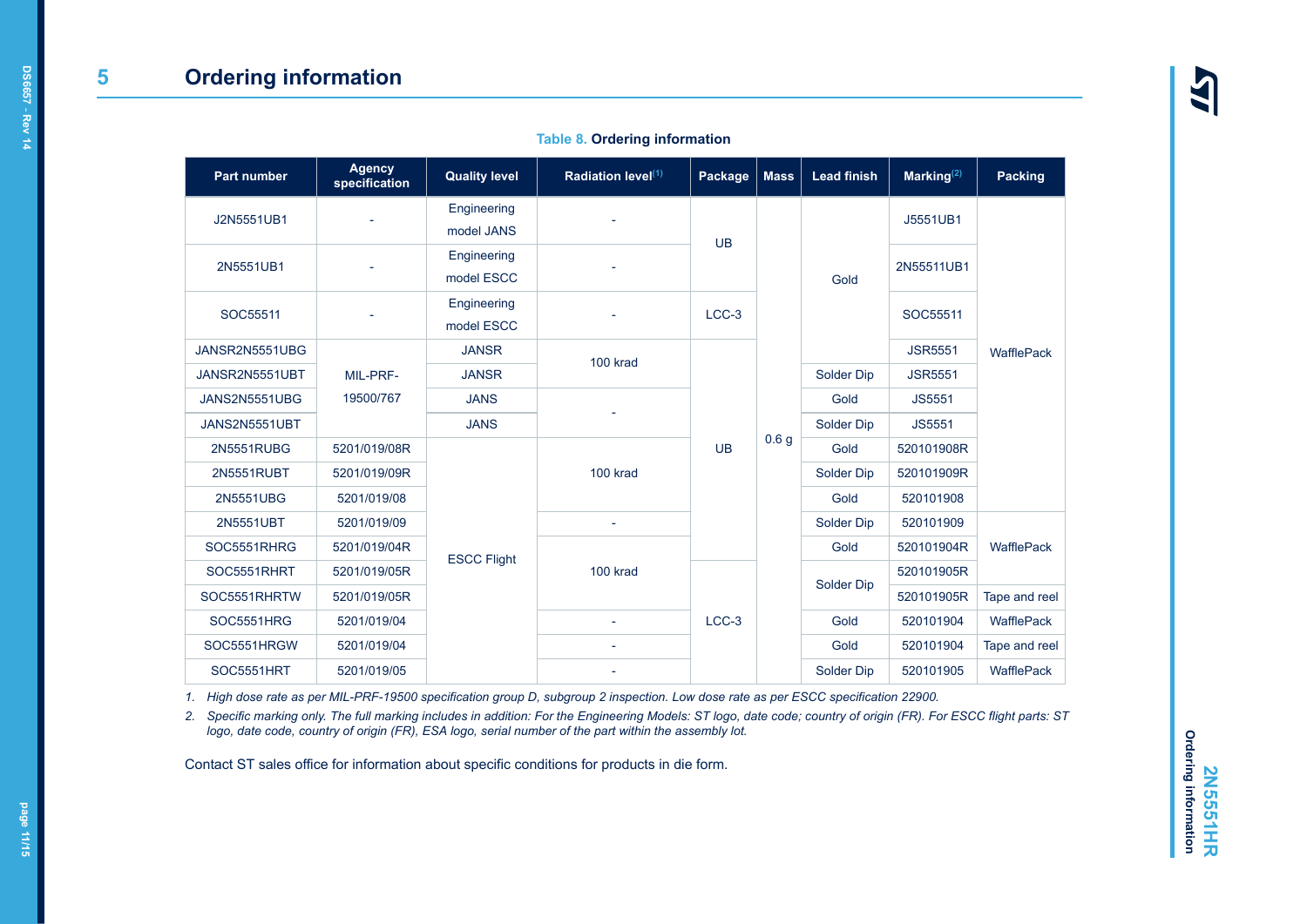# <span id="page-11-0"></span>**6 Other information**

### **6.1 Traceability information**

Date code information is described in the table below.

#### **Table 9. Date codes**

| <b>Model</b> | Date code <sup>(1)</sup> |
|--------------|--------------------------|
| <b>EM</b>    | 3yywwN                   |
| <b>ESCC</b>  | yywwN                    |

*1. yy = year, ww = week number, N = lot index in the week.*

## **6.2 Documentation**

#### **Table 10. Documentation provided for each type of product**

| <b>Quality level</b>     | <b>Radiation level</b> | <b>Documentation</b>                                      |  |  |
|--------------------------|------------------------|-----------------------------------------------------------|--|--|
| <b>JANS Flight</b>       |                        | Certificate of conformance                                |  |  |
| <b>JANSR Flight</b>      | 100 krad               | Certificate of conformance                                |  |  |
|                          |                        | RVT report (50 rad/s and 0.1 rad/s)                       |  |  |
| <b>Engineering model</b> |                        | Certificate of conformance                                |  |  |
| <b>ESCC</b>              |                        | Certificate of conformance                                |  |  |
|                          |                        | ESCC qualification maintenance lot reference              |  |  |
| <b>ESCC</b>              |                        | Certificate of conformance                                |  |  |
|                          | $100$ krad             | ESCC qualification maintenance lot reference              |  |  |
|                          |                        | Radiation data at 25 / 50 / 70 / 100 krad at 0.1 rad / s. |  |  |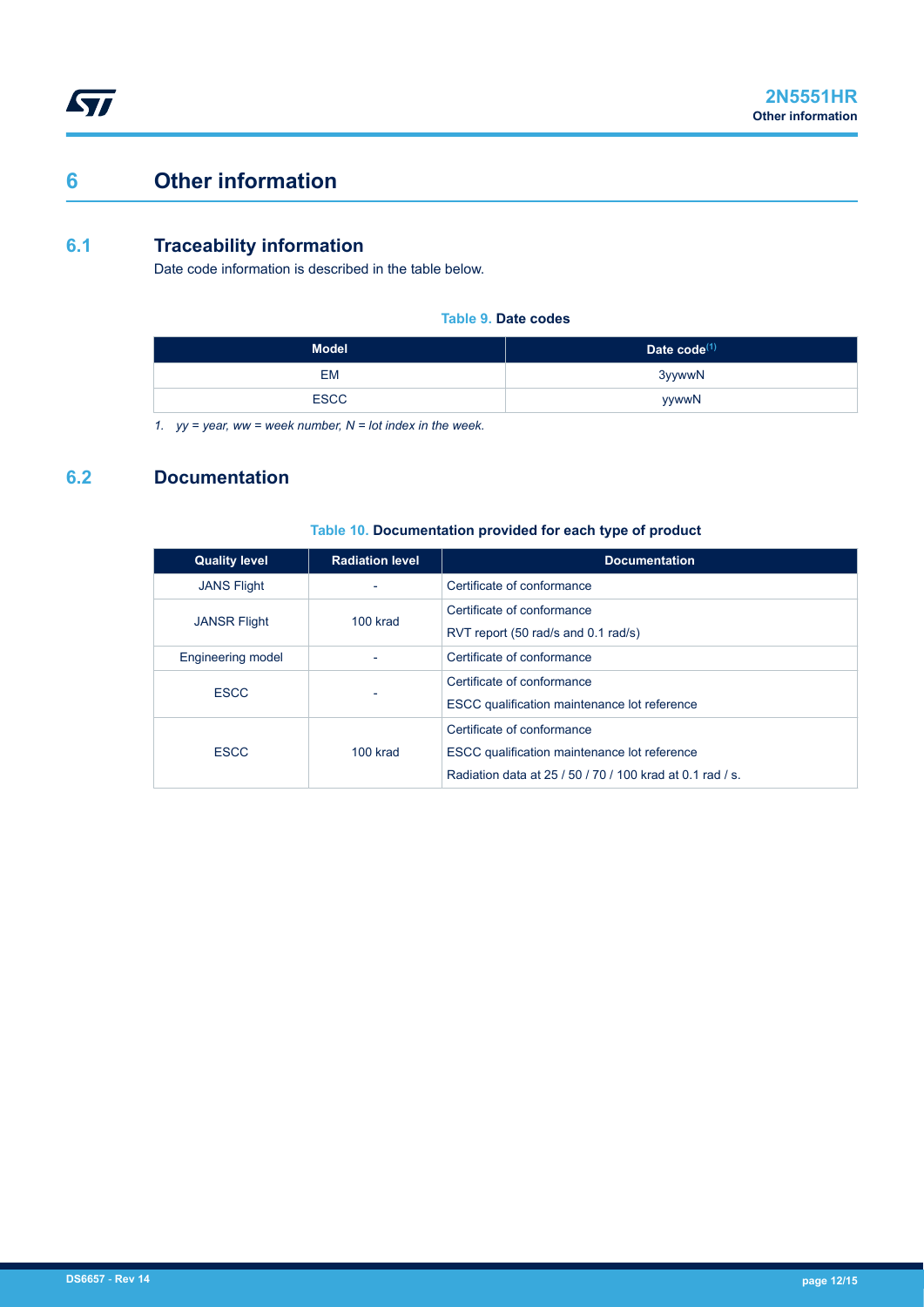# <span id="page-12-0"></span>**Revision history**

| <b>Date</b> | <b>Revision</b> | <b>Changes</b>                                                                                                                                                                                      |
|-------------|-----------------|-----------------------------------------------------------------------------------------------------------------------------------------------------------------------------------------------------|
| 04-Jan-2010 | 1               | Initial release.                                                                                                                                                                                    |
| 17-May-2010 | 2               | Modified: Table 1: Device summary and Table 9 on page 12.                                                                                                                                           |
| 12-Jul-2010 | 3               | Modified: Table 1: Device summary and Table 9 on page 12.                                                                                                                                           |
| 13-Nov-2012 | 4               | Added: Section 2.1: Electrical characteristics (curves).                                                                                                                                            |
| 12-Dec-2013 | 5               | Updated Table 1: Device summary, Table 2: Absolute maximum ratings and Section 4:<br>Package mechanical data.                                                                                       |
|             |                 | Added Section 5: Order codes and Section 6: Shipping details                                                                                                                                        |
| 27-Mar-2014 | 6               | Updated Table 1: Device summary, Section 3: Radiation hardness assurance, Figure 7: UB<br>package outline. Section 5: Order codes and Table 13: Documentation provided for each type<br>of product. |
|             |                 | Minor text changes.                                                                                                                                                                                 |
| 01-Apr-2014 | 7               | Inserted note in package silhouette on cover page.                                                                                                                                                  |
| 14-Jul-2014 | 8               | Updated Table 1: Device summary and Table 11: Order codes.                                                                                                                                          |
| 05-Jun-2015 | 9               | Updated Table 10: UB mechanical data.                                                                                                                                                               |
| 20-Aug-2015 | 10              | Updated: Section 4.2: TO-18 package information                                                                                                                                                     |
|             |                 | Minor text changes.                                                                                                                                                                                 |
| 19-Jan-2017 | 11              | Updated agency specification number for JANS and JANSR qualification system.                                                                                                                        |
|             |                 | Updated Figure 5: LCC-3 package outline.                                                                                                                                                            |
| 29-Sep-2020 | 12              | Removed TO-18 package information.                                                                                                                                                                  |
|             |                 | Minor text changes.                                                                                                                                                                                 |
| 30-Sep-2020 | 13              | Updated Table 4.                                                                                                                                                                                    |
| 18-Oct-2021 | 14              | Updated Description, Table 3 and Table 8.                                                                                                                                                           |

#### **Table 11. Document revision history**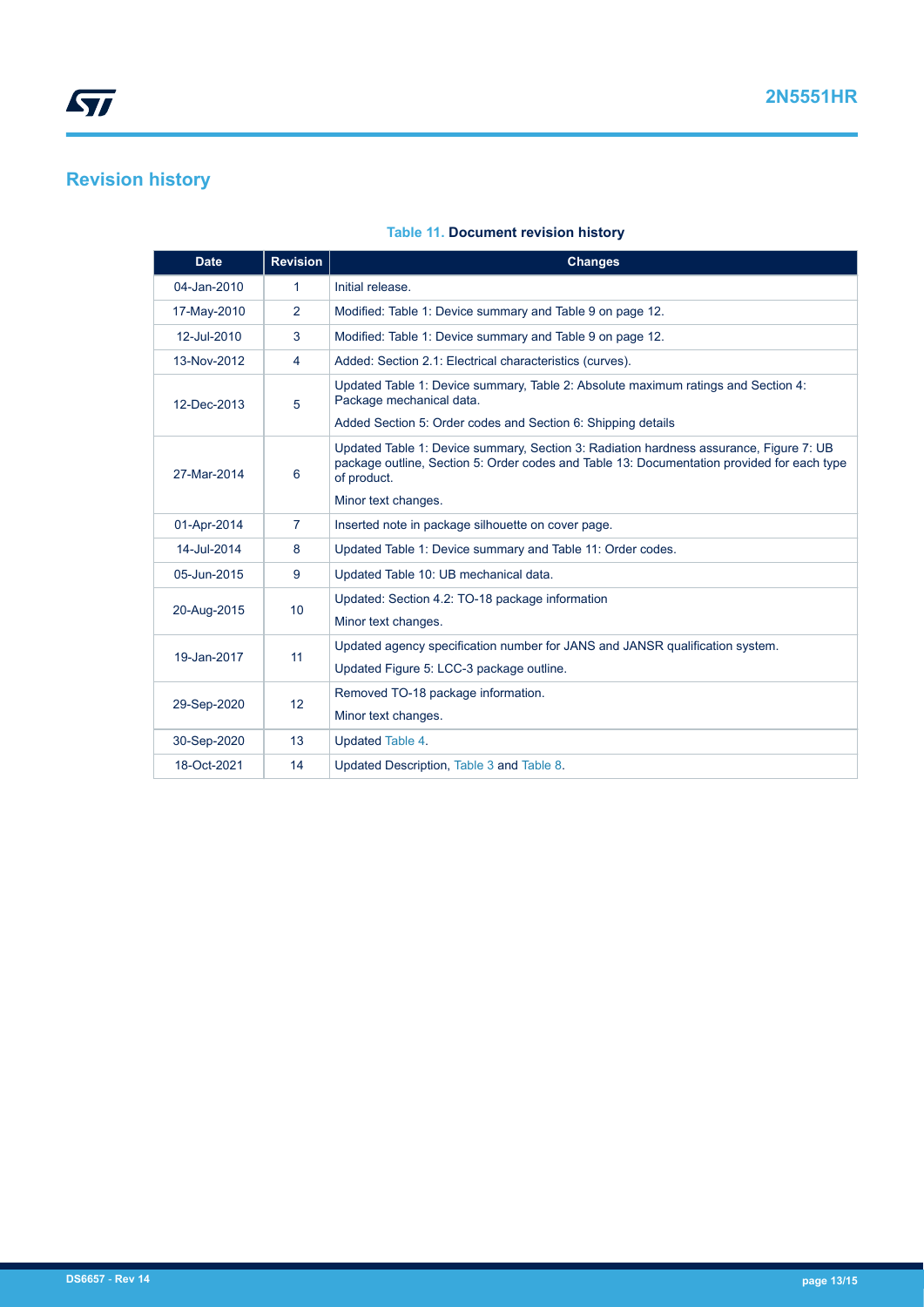## **Contents**

| $\overline{2}$       |     |  |  |
|----------------------|-----|--|--|
|                      | 2.1 |  |  |
| $\mathbf{3}$         |     |  |  |
|                      | 3.1 |  |  |
|                      | 3.2 |  |  |
| $\blacktriangleleft$ |     |  |  |
|                      | 4.1 |  |  |
|                      | 4.2 |  |  |
| 5                    |     |  |  |
| 6                    |     |  |  |
|                      | 6.1 |  |  |
|                      | 6.2 |  |  |
|                      |     |  |  |